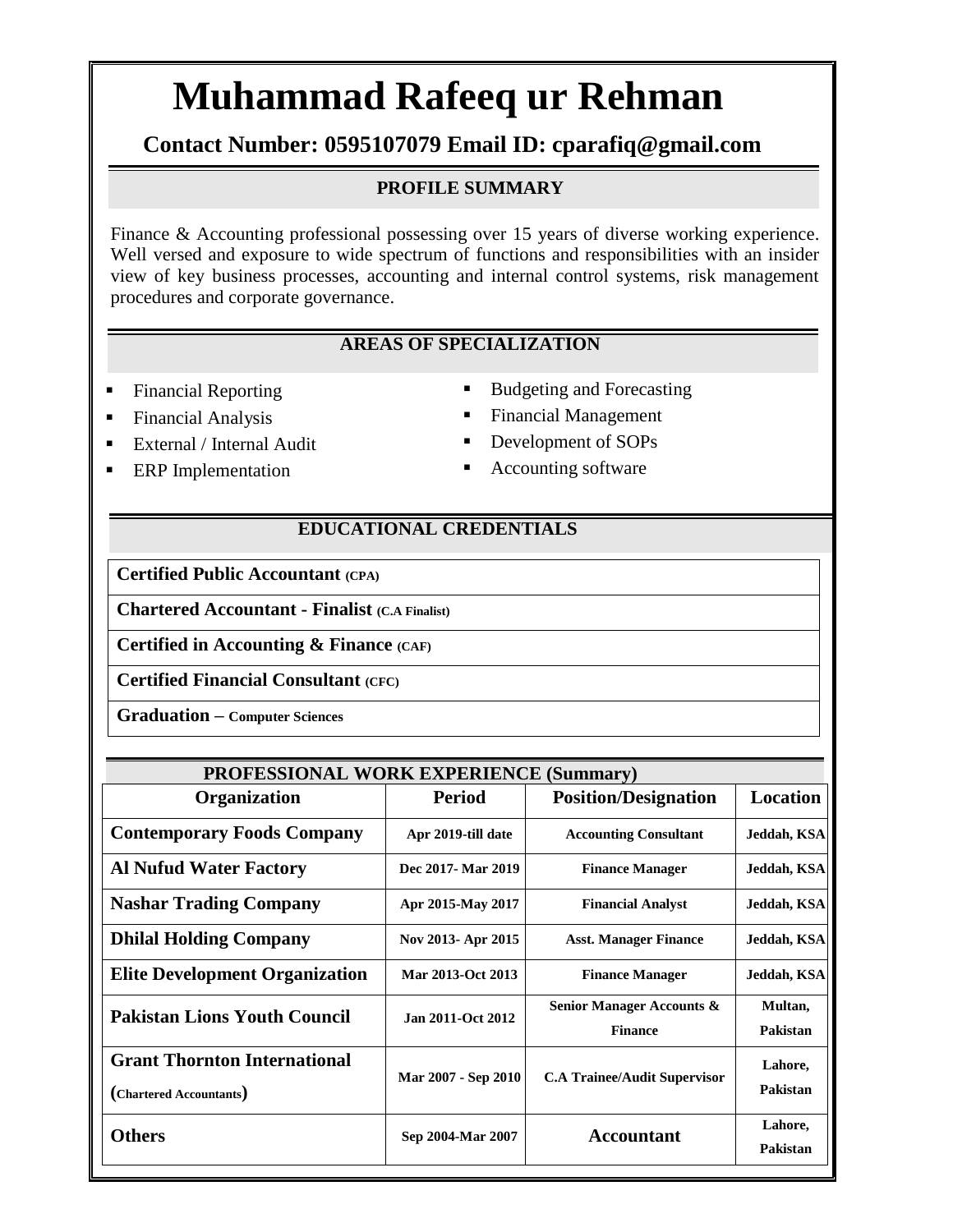## **IT PROFICIENCY**

- Graduate in computer science.
- Advance Excel Skills and proficient in use of other Microsoft office products
- Efficiently implemented the renowned ERP software like "Odoo" and "QuickBooks" in various organizations.

# **PROFESSIONAL WORK EXPERIENCE (detail)**

# **Contemporary Foods Company (From Apr 2019 till date)**

Currently working as **Accounting Consultant** whereby my duties include the following:

- Technical support for Odoo development and implementation
- Product-wise costing Analysis
- Comparative Analysis for Quarterly and Annual Financial results
- Annual Budget preparation
- Comparative Analysis for Budgeted and Actual results with a variance analysis.
- Capacity building / Skill enhancement of the Staff by training/guiding them.

# **Al Nufud Water Factory (From Dec 2017 till Mar 2019)**

Worked as **Finance Manager** whereby my duties include the following:

- Successful designing and implementation of an integrated ERP system (Odoo) thereby implementing more control over resources and operations.
- Trained the finance, procurement and production teams for the newly implemented ERP system.
- Development of the Authority Matrix
- Comparative Analysis for Quarterly and Annual financial results
- Defined standard cost of recipes in coordination with head of operations.
- Restructured the team to drive accountability.
- Lead the process of preparing budgets and collaborated with functional heads to achieve optimum results of allocated resources.
- Review of the payroll on monthly basis to ensure accuracy
- Liaison with the Zaka and Tax authorities and Filling of VAT returns
- Monitor stock levels and ensure the continuity of the production
- Planning for the positive cash flows and follow up for collections
- Liaison with the vendors to stream line the cash outflows in accordance with the entity's financial position while ensuring the supply of materials on time

# **Nashar Trading Company (From April 2015 till May 2017)**

Worked as **Financial Analyst** and additionally as **Accounts Manager** for the manufacturing unit whereby my duties included the following:

- Analysis of the Financial Statements to identify the status of the company operations by comparing and analyzing the actual results with plans and forecast.
- Brand margin analysis including what if and Breakeven analysis
- Implementation of internal controls and monitoring of trade support and marketing spending
- Manufacturing and operational cost analysis and forecast for the meat products
- Annual budgeting for the meat plant
- Supervision for the monthly and annual closing for meat plant
- Forecasting for the existing and new products